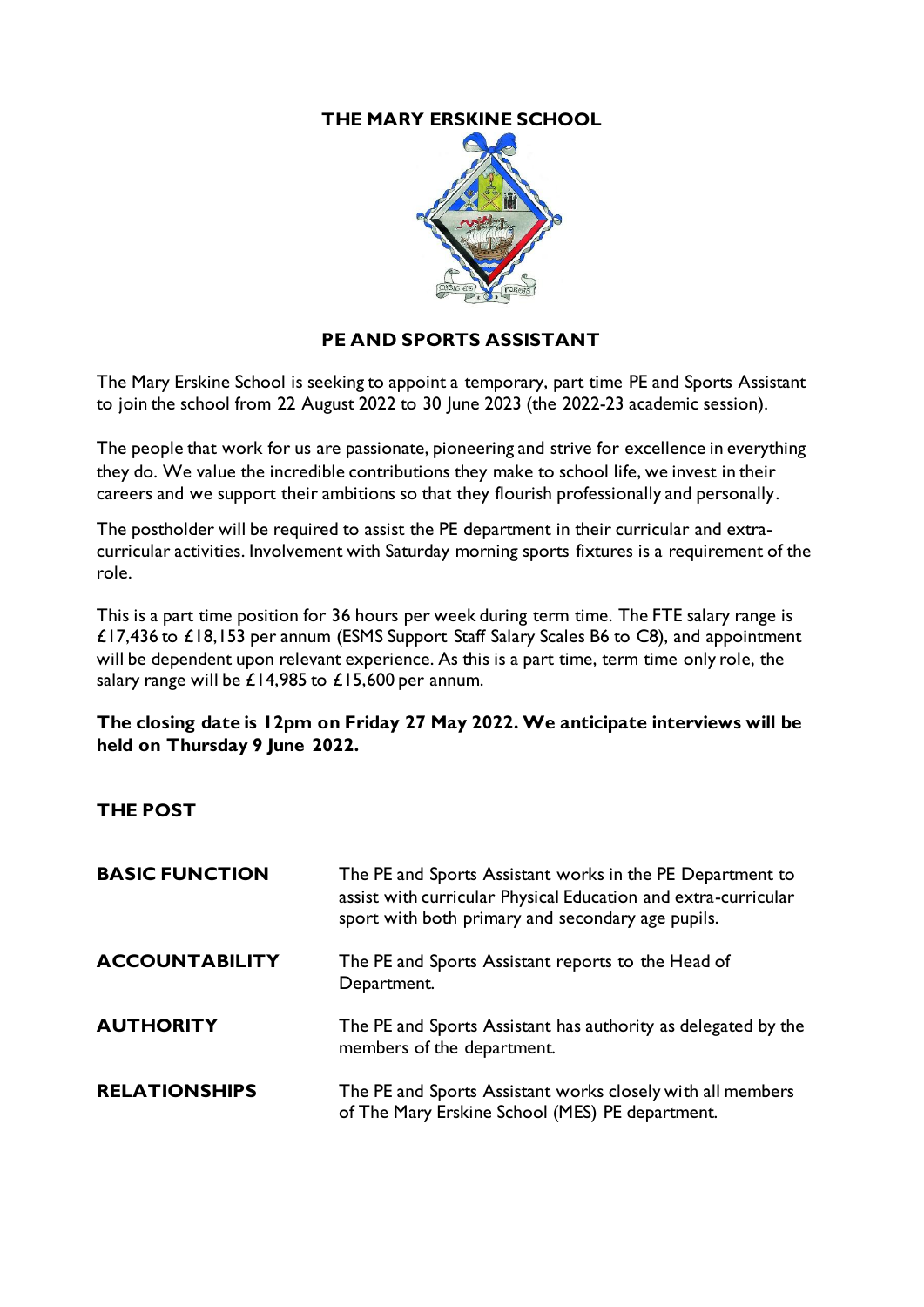# **KEY TASKS**

- The postholder will be timetabled to work in the PE Department as directed by the Head of Physical Education. This will involve assisting in curricular Physical Education and extracurricular sport with both secondary and primary school age pupils. The timetabled hours will depend on areas of need and any particular sporting expertise or area of interest that the postholder may have
- Assist at Saturday morning hockey fixtures from August to April. It should be noted that there will be a significant number of hours each week dedicated to hockey and the postholder will be involved in coaching and umpiring fixtures
- Assist with sport on Saturday mornings during the summer term
- Responsibility for maintenance and storage of sports equipment
- Maintenance of the First Aid supplies in collaboration with School Nurses.

#### **PROFESSIONAL DEVELOPMENT**

The PE and Sports Assistant will have a mentor within the PE Department who will support them throughout their year in post.

|                   | <b>Essential</b>                                                                                                                                            | <b>Desirable</b>       |
|-------------------|-------------------------------------------------------------------------------------------------------------------------------------------------------------|------------------------|
| <b>Experience</b> | Qualification in a sport<br>$\bullet$                                                                                                                       | Previous experience of |
|                   | related degree, or equivalent                                                                                                                               | working in a school or |
|                   | Keen interest in sport<br>$\bullet$                                                                                                                         | education setting      |
| Skills/           | Proficient in the full<br>$\bullet$                                                                                                                         |                        |
| <b>Abilities/</b> | Microsoft Office package,                                                                                                                                   |                        |
| Qualifications    | specifically Word and Excel<br><b>Excellent communication</b><br>$\bullet$                                                                                  |                        |
|                   | skills (orally and in writing)                                                                                                                              |                        |
|                   | <b>Experience of building</b><br>٠                                                                                                                          |                        |
|                   | professional relationships                                                                                                                                  |                        |
|                   | with internal and external                                                                                                                                  |                        |
|                   | stakeholders                                                                                                                                                |                        |
|                   | Excellent interpersonal and<br>٠<br>communication skills (orally<br>and in writing), with an ability<br>to handle sensitive and<br>confidential information |                        |
|                   | Ability to use initiative, multi-<br>٠<br>task and prioritise own<br>workload with good<br>attention to detail                                              |                        |
|                   | Strong planning and<br>٠<br>organisational skills with the<br>ability to meet deadlines<br>whilst working with                                              |                        |

#### **PERSON SPECIFICATION**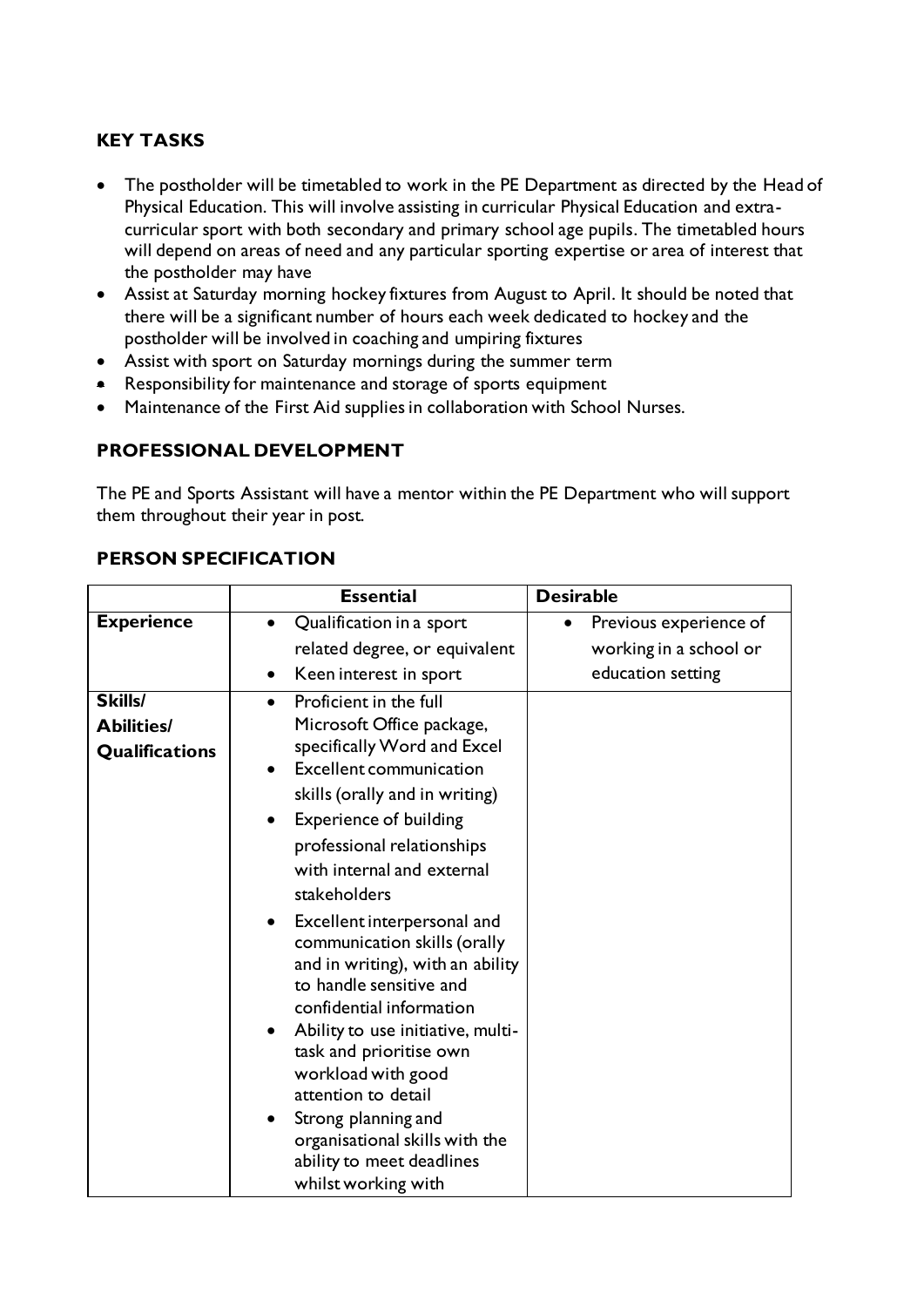|                   | conflicting demands<br>Independent, self-motivated<br>$\bullet$<br>and organised, with an ability<br>to work as part of a team                                                                                                                                                                               |
|-------------------|--------------------------------------------------------------------------------------------------------------------------------------------------------------------------------------------------------------------------------------------------------------------------------------------------------------|
| <b>Personal</b>   | High professional and<br>Commitment to<br>$\bullet$                                                                                                                                                                                                                                                          |
| <b>Attributes</b> | personal standards<br>continuous professional                                                                                                                                                                                                                                                                |
|                   | development<br>Workplace flexibility and a<br>$\bullet$<br>willingness to adapt to<br>change with regards to how<br>and when work is progressed<br>Commitment to the ESMS<br>values<br>Positive, confident<br>$\bullet$<br>personality with an<br>enthusiasm for, and<br>enjoyment of, children's<br>company |

# **THE DEPARTMENT**

The Physical Education Department has:

- 12 teachers
- I Sports Assistant
- I Sports Administrator

The aims of the department are:

- To stimulate pupil interest and enjoyment in Physical Education and to promote health and fitness for current and future lifestyles
- To enable pupils to develop a range of personal qualities such as initiative and independence, perseverance, reliability and good communication
- To enable pupils to work independently and also as part of a group or team
- To establish pupil self esteem through the development of physical confidence, and to enable all pupils to reach their full potential in a range of activities
- To allow pupils to develop informed opinions and to be able to support them by reasonable argument

The Department offers certificate courses at National 5, Higher and Advanced Higher to complement a very broad and varied core curriculum. Extracurricular clubs and teams in the following activities are also the responsibility of the department; Athletics, Badminton, Basketball, Cross Country, Dance, Football, Golf, Hockey, Swimming, Tennis, Netball, Gymnastics and Volleyball.

Both indoor and outdoor facilities are excellent including three astoturf hockey pitches, two good grass pitches and six all-weather tennis courts. The indoor facilities include a large Games Hall, which has a full size indoor hockey pitch, six badminton courts or two almost full sized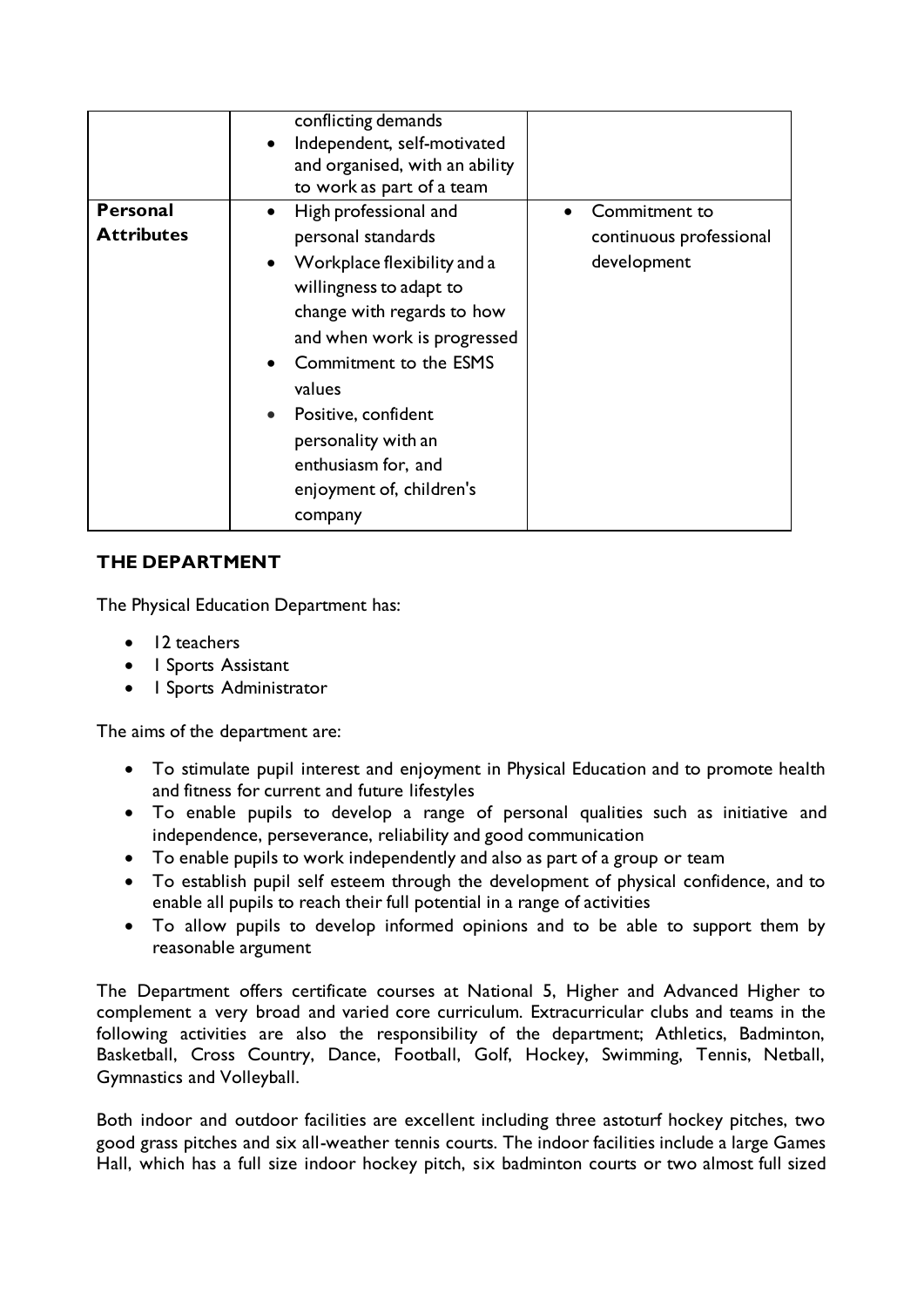basketball courts, a large Fitness Suite and Gymnasium. The department also has the use of the swimming pool which is at Stewart's Melville College.

The department is involved in the teaching of the Nursery – Primary 3 classes as well as Primary 5, 6 and 7 girls' Games and Senior 1-6.

### **REMUNERATIONS AND OTHER CONSIDERATIONS**

As an equal opportunities employer, ESMS is committed to the equal treatment of all current and prospective employees and does not condone discrimination on the basis of age, disability, sex, sexual orientation, pregnancy and maternity, race or ethnicity, religion or belief, gender identity, or marriage and civil partnership. We aspire to have a diverse and inclusive workplace and strongly encourage suitably qualified applicants from a wide range of backgrounds to apply and join ESMS.

| <b>Role</b>                  | This temporary position is available from 22 August 2022 to 30 June<br>2023. The contract will be for term time only.                                                                                                                                                                                                                                                                                                                                                  |
|------------------------------|------------------------------------------------------------------------------------------------------------------------------------------------------------------------------------------------------------------------------------------------------------------------------------------------------------------------------------------------------------------------------------------------------------------------------------------------------------------------|
| <b>Hours of Work</b>         | The hours of work will be dependent on the timetable which will be<br>confirmed in advance of the start date. The postholder would be<br>contracted for 36 hour a week, with 45 minutes unpaid for lunch each<br>day. There is a requirement to work on Saturday mornings.                                                                                                                                                                                             |
| Location                     | The postholder will be based in The Mary Erskine School at<br>Ravelston.                                                                                                                                                                                                                                                                                                                                                                                               |
| <b>Holidays</b>              | This is a term time only post, which takes into account a pro-rated<br>entitlement to annual leave and statutory holidays to be paid as part of<br>the monthly salary payment. No annual leave may be taken during<br>term time.                                                                                                                                                                                                                                       |
| <b>Salary</b>                | Salary will reflect qualifications and relevant experience. The FTE<br>salary range is $£17,436$ to $£18,153$ per annum (ESMS Support Staff<br>Salary Scales B6 to C8). As this is a part time, term time only role, the<br>salary range will be $£14,985$ to $£15,600$ per annum.                                                                                                                                                                                     |
| <b>Pension</b>               | Candidates will be enrolled automatically into the Merchant Company<br>Stakeholder Pension Scheme.                                                                                                                                                                                                                                                                                                                                                                     |
| <b>Staff Benefits</b>        | Staff are offered a range of benefits including: free school lunch during<br>term time, use of the schools' swimming pool and fitness room<br>outside school hours and membership of the ESMS Discount and<br>Benefits Scheme, including a range of discounts at 130,000 retail and<br>entertainment locations. Staff with children at the Erskine Stewart's<br>Melville Schools are entitled to a tuition fee discount of 50% pro-rata<br>from Nursery to Sixth Form. |
| <b>APPLICATION PROCEDURE</b> |                                                                                                                                                                                                                                                                                                                                                                                                                                                                        |